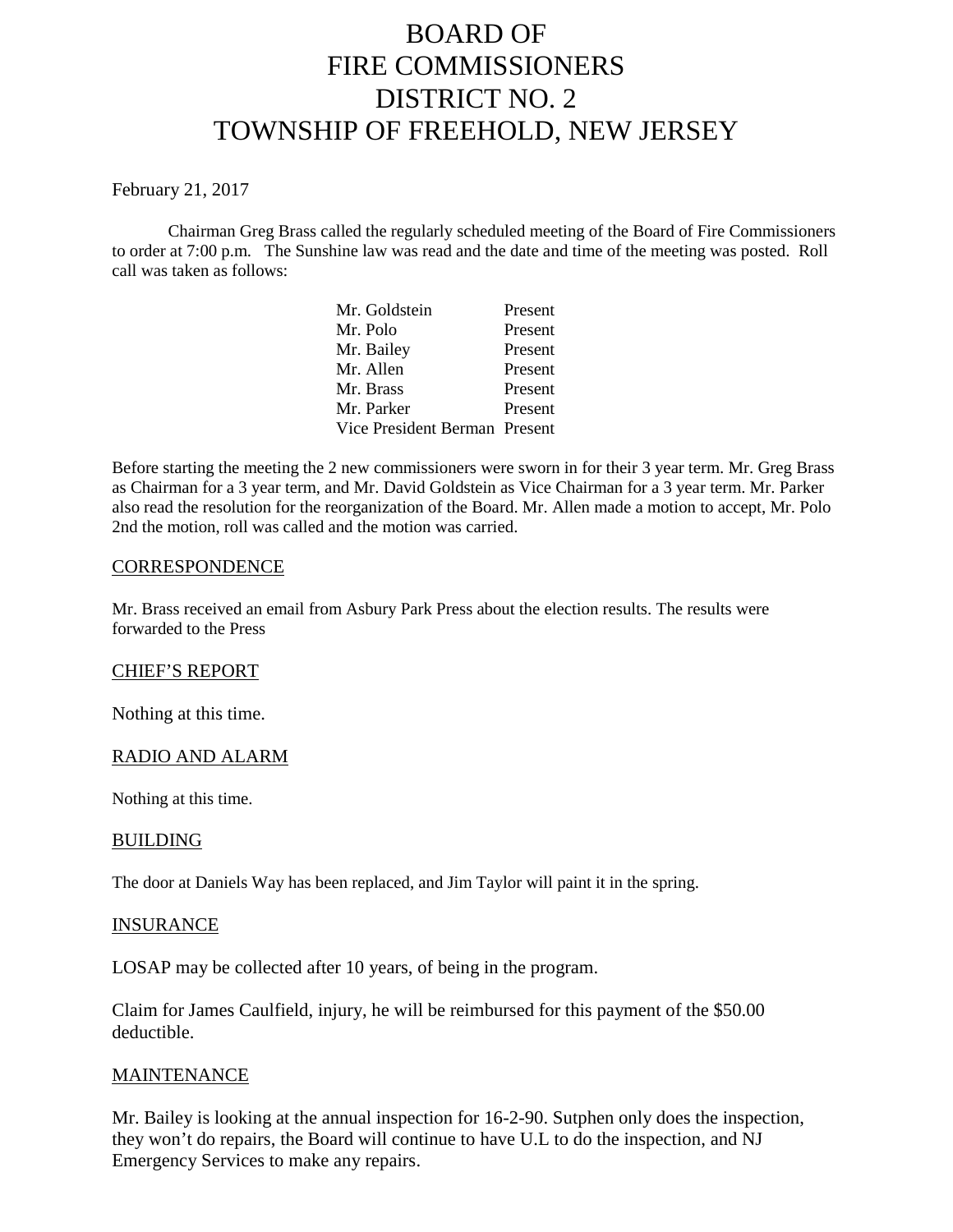Cindy from NJ Emergency Services gave an estimate of \$1,500.00 on 16-2-90, to do the annual maintenance, on the areial.

# NEW BUSINESS

Nothing at this time.

# OLD BUSINESS

The new Air Compressor System (Cascade) is ready to go to bid, Mr. Parker will advertise in the Asbury Park Press, all bids are due by March 21, 2017.

### **TREASURER**

Refund check from Travelers Insurance in the amount of \$9,912.00 was deposited on February 21, 2017 in our Money Market Account at Freehold Savings and Loan.

| Checking Account:            | 2,153.03<br>-SS |
|------------------------------|-----------------|
| Savings Account:             | \$79,518.42     |
| <b>Money Market Account:</b> | \$1,036,520.11  |
| Total                        | \$1,833,857.56  |

#### Check #

| 10163  | Buchanan, Ingersol & Rooney | \$<br>949.45 |  |
|--------|-----------------------------|--------------|--|
| 10164  | Freehold Township           | \$<br>478.54 |  |
| 10165  | Cheryl Cook                 | \$<br>200.00 |  |
| 10166  | Carmela Calamita            | \$<br>100.00 |  |
|        |                             | \$           |  |
| 10167  | Jennifer DiNicolas          | 100.00       |  |
| 10168  | JCP&L                       | \$1,236.02   |  |
| 10169  | <b>NJNG</b>                 | \$1,284.71   |  |
| 10170  | Verizon                     | \$<br>393.59 |  |
| 10171  | Verizon                     | \$<br>551.05 |  |
| 10172  | <b>Roy Press Printers</b>   | \$<br>465.00 |  |
| 10173  | Optimum                     | \$<br>309.51 |  |
| 10174  | <b>Staples</b>              | \$<br>59.47  |  |
| 10175  | Team Life Inc.              | \$1,230.00   |  |
| 10176  | NJ Fire Museum              | \$<br>300.00 |  |
| 10177  | NJ Fire Equipment           | \$<br>182.50 |  |
| 10178  | <b>Roux Associates</b>      | \$1,971.02   |  |
| 10179  | Especially for You          | \$<br>79.99  |  |
| 10180  | County of Monmouth          | \$<br>483.18 |  |
| 10181  | Township Marlboro           | \$<br>19.25  |  |
| 10182  | Netlink IT Service          | \$<br>405.00 |  |
| 10183  | Apple Locksmith             | \$<br>72.50  |  |
| 10184  | Buchanan, Ingersol & Rooney | \$<br>765.72 |  |
| 10185  | James Taylor                | \$<br>70.00  |  |
| 10186  | Design Plus                 | \$<br>550.00 |  |
| 10187  | <b>Batteries Plus Bulbs</b> | \$<br>35.97  |  |
| 10188  | Kris Holley                 | \$<br>205.00 |  |
| 10189  | Sonneblick, Parker, Selvers | \$2,455.90   |  |
| Total: |                             | \$14,956.37  |  |

There being no further business, the meeting was adjourned at 8:04 p.m.

Respectfully submitted,